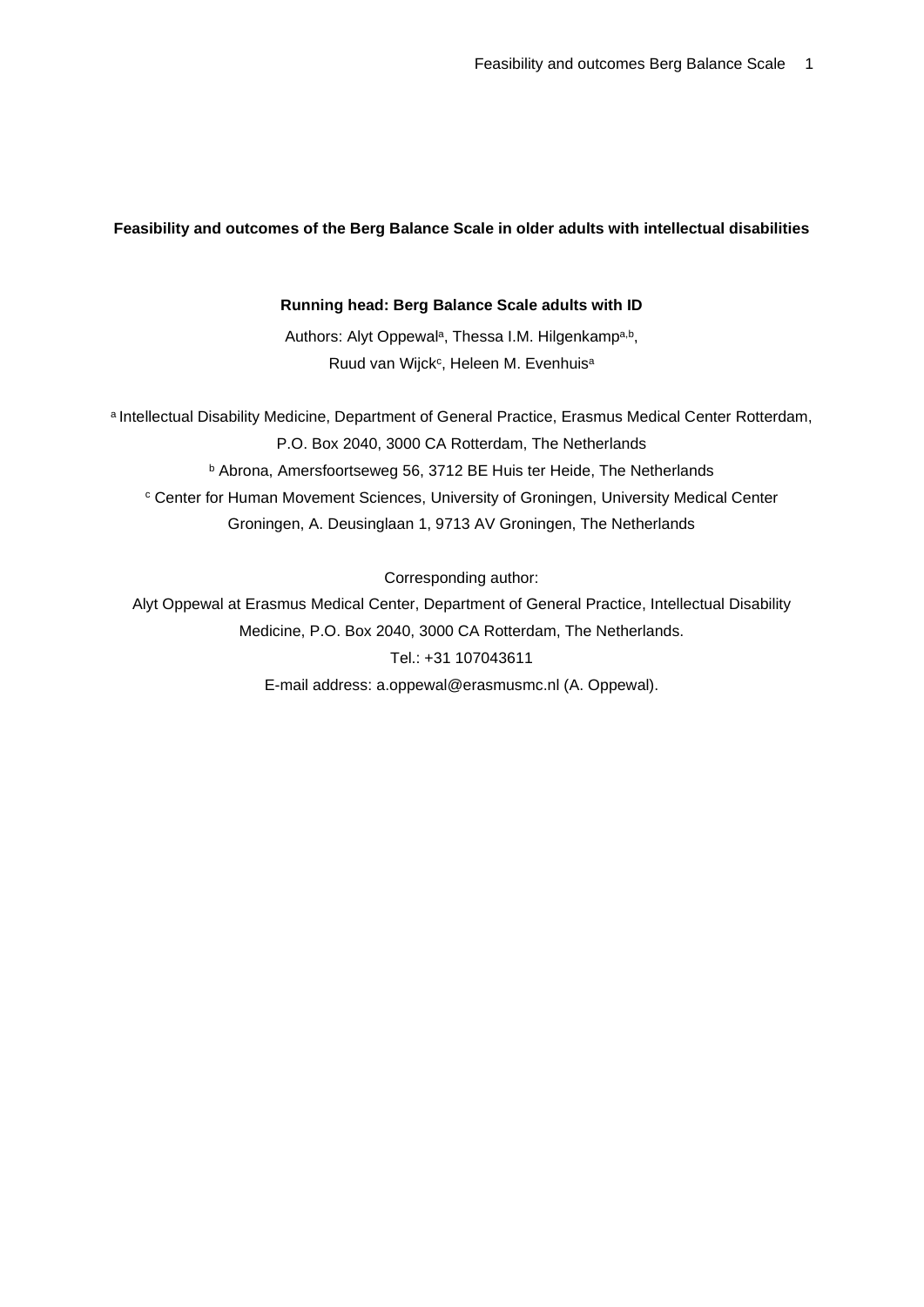#### **Abstract**

High incidence of falls and increased risk of fall-related injuries are seen in individuals with intellectual disabilities (ID). The Berg Balance Scale (BBS) is a reliable instrument for balance assessment in the population of (older) adults with ID. The aims of this study were to assess the balance capacities of a large group of older adults with ID with the BBS and look for gender and age effects, as well as reasons for drop-out on separate items, and to identify feasible subtests for subgroups in which the complete BBS is not feasible. The balance capacities of 1050 older clients with borderline to profound ID of three Dutch care-provider services (mean age 61.6 [*sd* = 8.0]) were assessed with the BBS. The participants who completed all items of the BBS (*n* = 508) were the functionally more able part of the study sample. Results showed that even this functionally more able part had poor balance capacities, with a mean BBS score of 47.2, 95% CI [46.3, 48.0], similar to adults in the general population aged around 20 years older. Balance capacities decreased with increasing age and females had poorer balance capacities than males. Difficulties understanding the task and physical limitations were most often the reasons for drop-out. Feasible subtests were identified for the subgroups with very low cognitive levels and wheelchair users. Low balance capacities of older adults with ID show the need for regular screening and the urge for fall prevention programs for individuals with ID.

**Keywords:** Balance capacities, Berg Balance Scale, feasibility, intellectual disabilities, older adults

# **1. Introduction**

A high incidence of falls and increased risk of fall-related injuries is seen in individuals with intellectual disabilities (ID) [\(Cox, Clemson, Stancliffe, Durvasula, & Sherrington, 2010;](#page-14-0) [Hale, Bray, & Littmann,](#page-14-1)  [2007;](#page-14-1) [Hsieh, Rimmer, & Heller, 2012;](#page-15-0) [Sherrard, Tonge, & Ozanne-Smith, 2001\)](#page-15-1). The broad age range of participants in these studies indicates that falling is not restricted to older individuals with ID. However, the risk of falling increases with advancing age [\(Cox et al., 2010;](#page-14-0) [Hsieh, Heller, & Miller,](#page-15-2)  [2001;](#page-15-2) [Wagemans & Cluitmans, 2006;](#page-15-3) [Willgoss, Yohannes, & Mitchell, 2010\)](#page-15-4), with notable increases in falls found for individuals with ID in their 40's and 50's [\(Cox et al., 2010\)](#page-14-0). Chiba et al. (2009) reported a 2.5 times (odds ratio = 2.46) higher fall risk in those over 50 years of age compared to those younger than 50 years of age [\(Chiba et al., 2009\)](#page-13-0), and Hsieh et al. (2001) reported a 10-fold risk (odds ratio = 10.63) in those over 70 years of age for falls and related injuries in comparison to those younger than 70 years of age [\(Hsieh et al., 2001\)](#page-15-2). Furthermore, falling seems to lead more often to injury and hospitalization in individuals with ID than in the general population [\(Sherrard et al., 2001;](#page-15-1) [D. Wang,](#page-15-5)  [McDermott, & Sease, 2002\)](#page-15-5).

Balance assessment instruments are used in the general population to identify fall risk and target and evaluate fall prevention programs. However, not all of these instruments are applicable to individuals with ID, because of their limited cognitive ability and comorbidities [\(Enkelaar, Smulders,](#page-14-2)  [van Schrojenstein Lantman-de Valk, Geurts, & Weerdesteyn, 2012;](#page-14-2) [Hale et al., 2007;](#page-14-1) [Hilgenkamp, van](#page-15-6)  [Wijck, & Evenhuis, 2010\)](#page-15-6). Based on a review by Hilgenkamp et al. (2010), the Berg Balance Scale (BBS) was proposed as the most applicable instrument to assess balance capacities and fall risk in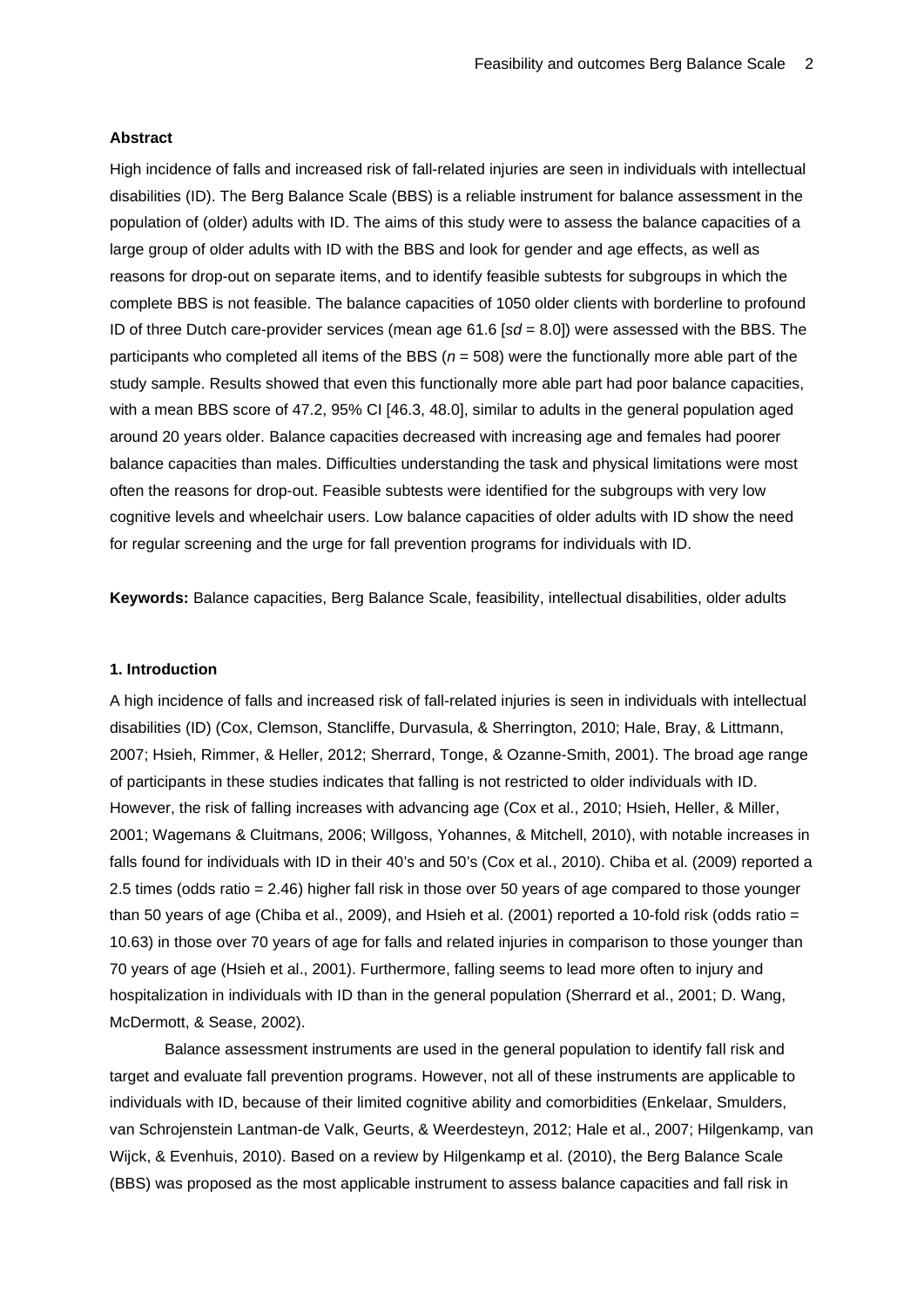older adults with ID [\(Hilgenkamp et al., 2010\)](#page-15-6). The BBS is a 14 item performance-based instrument that measures balance capacities [\(Berg, Wood-Dauphinee, Williams, & Maki, 1992\)](#page-13-1). A higher score corresponds to better balance capacities. A score of 45 (of the maximum score of 56) has been proposed as a cut-off to differentiate between those at risk for falls (< 45) and those not at risk for falls (≥ 45) [\(Berg et al., 1992\)](#page-13-1). Residents of a home for the elderly without ID with a score below 45 had a 2.7 times (relative risk = 2.7, 95% CI [1.5, 4.9]) greater risk to fall over the next 12 months, than those with a score above 45 [\(Berg et al., 1992\)](#page-13-1). However, the BBS is better at identifying non-fallers than fallers [\(Riddle & Stratford, 1999\)](#page-15-7). The BBS was found valid for balance assessment in residents of a home for the elderly without ID, with significant correlations with other balance scales such as the Timed Up & Go (*r* = -0.76) and the Tinetti Balance subscale (*r* = 0.91) and reliable, with high inter-rater reliability (ICC = 0.98), intra-rater reliability (ICC = 0.97), and internal consistency (ICC = 0.83) (Berg, [Wood-Dauphinee, & Williams, 1995;](#page-13-2) [Conradsson et al.,](#page-13-3) 2007; [C. Y. Wang et al., 2006\)](#page-15-8).

In the population with ID, the BBS was found to be a reliable instrument [\(de Jonge, Tonino, &](#page-14-3)  [Hobbelen, 2010;](#page-14-3) [Sackley et al., 2005\)](#page-15-9) and feasible for older adults with mild to moderate ID who are able to walk for at least 10m and understand simple instructions [\(Enkelaar, Smulders, van](#page-14-4)  [Schrojenstein Lantman-de Valk, Weerdesteyn, & Geurts, 2013\)](#page-14-4). Validity has not yet been investigated in this group.

In the 'Healthy ageing and intellectual disabilities' (HA-ID) study, the health of 1050 older adults (50+) with borderline to profound ID was investigated [\(Hilgenkamp et al., 2011\)](#page-14-5). The BBS was used to assess the balance capacities and was found feasible for this group, except for the subgroups with severe to profound ID and older adults who use a wheelchair inside their homes [\(Hilgenkamp,](#page-15-10)  [van Wijck, & Evenhuis, 2013\)](#page-15-10). Completions rates of these subgroups were lower than 25% [\(Hilgenkamp et al., 2013\)](#page-15-10). In order to interpret BBS results correctly for the subgroups with a large drop-out, more detailed analysis of the reasons for drop-out of these subgroups is necessary. Furthermore, analysis on item level is important to identify subtests that are feasible in these individuals.

Therefore, the aims of this study were (a) to assess the balance capacities of older adults with ID with the BBS, and look for gender and age effects (b) to assess the reasons for drop-out on item level for subgroups with low completion rates (< 25%), and (c) to identify feasible subtests of the BBS for these subgroups.

### **2. Methods**

### *2.1 Study design and participants*

This study was part of the large Dutch cross-sectional HA-ID study executed by a consort consisting of three ID care-provider services in collaboration with two university departments (Intellectual Disability Medicine, Erasmus Medical Center at Rotterdam and the Center for Human Movement Sciences, University Medical Center at Groningen). All 2150 clients with ID, aged 50 years and over, of the three care-provider services were invited to participate, resulting in a near-representative sample of 1050 clients. Details about design, recruitment, and representativeness of the sample have been presented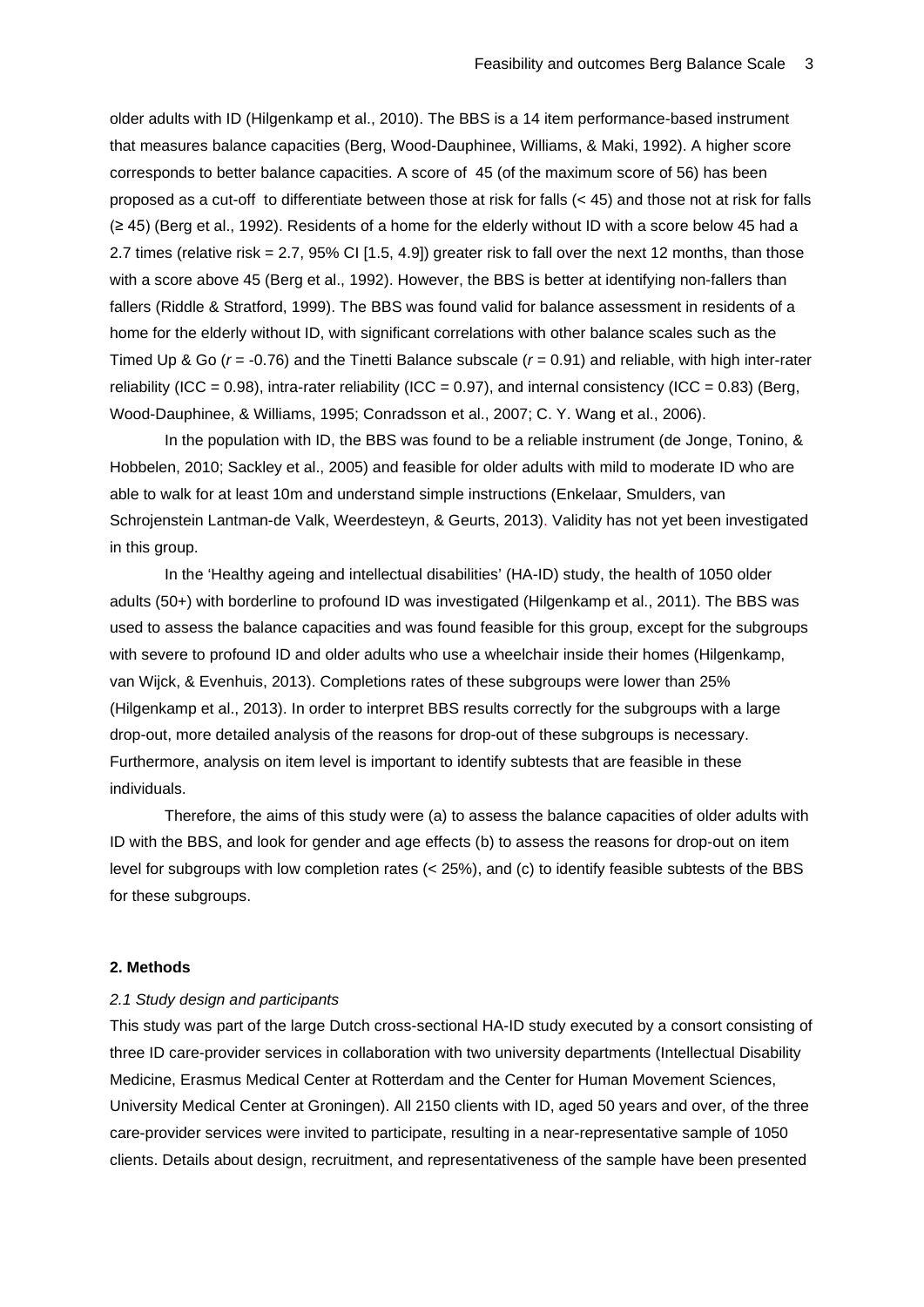elsewhere [\(Hilgenkamp et al., 2011\)](#page-14-5). Data collection took place between February 2009 and July 2010.

Ethical approval was provided by the Medical Ethical Committee at Erasmus Medical Center (MEC 2008-234) and by the ethical committees of the participating ID care-provider services. Informed consent was obtained from all participants; however, unusual resistance was a reason for aborting measurements at all times. This study followed the guidelines of the Declaration of Helsinki [\(Helsinki,](#page-14-6)  [2008\)](#page-14-6).

# *2.2 Procedure*

Data were collected as part of an extensive physical fitness assessment, which was conducted at locations familiar or close to participants: a large room within their home, a familiar daycare center, or a gym. Assessments were guided by test instructors, who all were physiotherapists, occupational therapists, or physical activity instructors with experience with individuals with ID. They all received an instruction manual and followed two days of training for the execution of all assessments.

Standardized encouragement provided by test instructions for testing individuals with normal intellectual capabilities is unsuitable for individuals with ID. To keep this motivational aspect as equal as possible, we prescribed 'maximal motivation' to the test instructors for all tests. In some cases, this meant that participants were motivated to engage in the assessments by constant verbal encouragement and verbal rewarding, in other cases the test instructor had to remain very calm and quiet to motivate the participant as much as possible and to prevent stress or anxiety. The specific background, knowledge, and experience of the test instructors were important conditions for ensuring the most suitable 'maximal motivation' for every participant, while regarding safety as well.

#### *2.3 Measurements*

#### *2.3.1 General information*

Gender, age, and residential status (central setting providing intensive care and support, communitybased setting providing support of independence, independent living with outreaching support, or with relatives) were collected from the administrative systems of the ID care-provider services. Depending on the residential status, the care and support participants received ranged from complete care and support in basic activities of daily living to only minimal support instrumental activities of daily living, for example managing finances. Additional treatment is only deployed when indicated by a medical diagnosis, just as in the general population. The presence of Down syndrome (DS), spasticity of the legs and arms (unilateral, bilateral), scoliosis, Parkinson's disease, cerebrovascular accident, and visual and hearing problems were collected through the medical files. Professional caregivers provided information about mobility (independent, walking with an aid, or wheelchair-bound). Level of ID was categorized by psychologists or behavioral therapists as borderline ( $IQ = 70 - 84$ ), mild ( $IQ = 50 - 69$ ), moderate ( $IQ = 35 - 49$ ), severe ( $IQ = 20 - 34$ ), or profound ( $IQ < 20$ ) based on International Classification of Diseases (ICD-10) criteria [\(World Health Organization, 1996\)](#page-16-0).

Height and weight was measured by trained medical assistants during physical examination; detailed methods have been described elsewhere [\(de Winter, Bastiaanse, Hilgenkamp, Evenhuis, &](#page-14-7)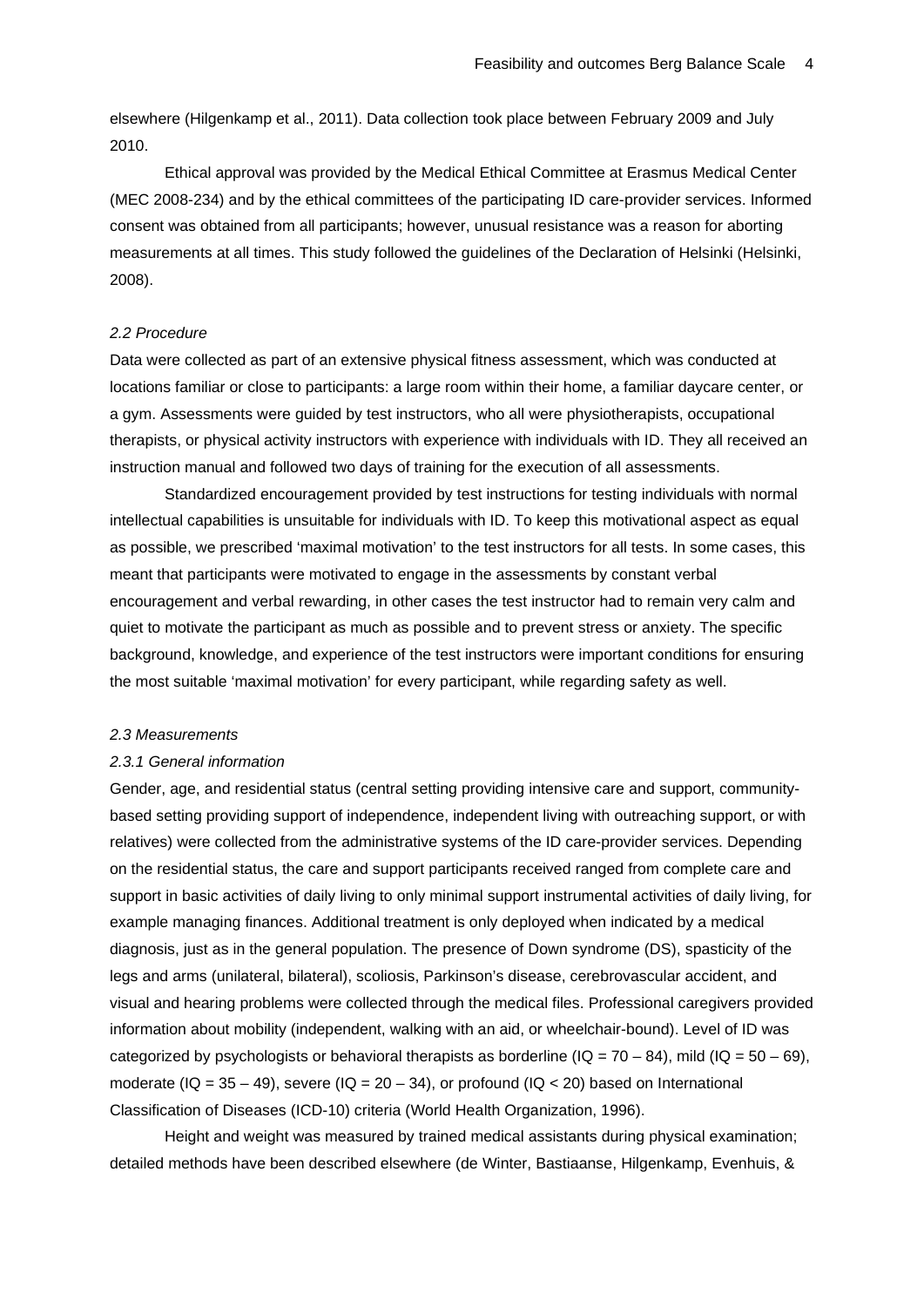[Echteld, 2012\)](#page-14-7). The body mass index (BMI) was calculated by weight divided by squared height [\(World Health Organization, 1995\)](#page-16-1). Physical activity was measured with the NL-1000 pedometer (New Lifestyles, Missouri, USA) as part of the extensive physical fitness assessment [\(Hilgenkamp, Reis, van](#page-14-8)  [Wijck, & Evenhuis, 2012;](#page-14-8) [Hilgenkamp, Van Wijck, & Evenhuis, 2012\)](#page-14-9).

# *2.3.2 Balance*

The BBS consists of 14 static and dynamic functional balance tasks varying in difficulty, ranging from unsupported sitting in a chair to tandem stance and standing on one leg (Table 1) [\(Berg, 1989;](#page-13-4) [Berg et](#page-13-1)  [al., 1992\)](#page-13-1). The original test instructions were followed with some aids to enhance understanding of the tasks: two carpet feet and a carpet circle on the floor, to point out where the participant had to stand or turn around on. Walking aids were not allowed. The items were scored on a 5-point scale from 0 (inability to complete the task) to 4 (completion of the task) points. A modified version of the forward reach (item 8) was added, called item 8a, to make the reaching task easier to understand. Participants had to reach forward with their arms stretched holding a ring, and place the ring around a standing stick. The stick was placed further away until the participant could no longer place the ring around the stick. The result was calculated by subtracting the arm length (distance of the acromion to the inside of the ring) from the distance between the ankles (malleolus exterior) and the stick.

Reasons for drop-out on each item were recorded by test instructors using the categories: difficulties understanding the task, physical limitations (involving the lower limbs, e.g., spasticity, mobility problems, foot deformations), concentration problems, does not feel like participating, anxiety, and reasons unknown to the investigators.

| ltem | <b>Description</b>                                       |
|------|----------------------------------------------------------|
| 1    | Sitting to standing                                      |
| 2    | Standing unsupported                                     |
| 3    | Standing to sitting                                      |
| 4    | Sitting unsupported                                      |
| 5    | Transfers                                                |
| 6    | Standing unsupported with eyes closed                    |
| 7    | Standing unsupported with feet together                  |
| 8    | Reaching forward with arms stretched while standing      |
| 8a   | Reaching forward to place a ring around a standing stick |
| 9    | Pick up object from floor                                |
| 10   | Look behind while standing with feet fixed               |
| 11   | Turning 360 degrees                                      |
| 12   | Alternating placing foot on step                         |
| 13   | Tandem stance                                            |
| 14   | Standing on one leg                                      |

Table 1. Items of the Berg Balance Scale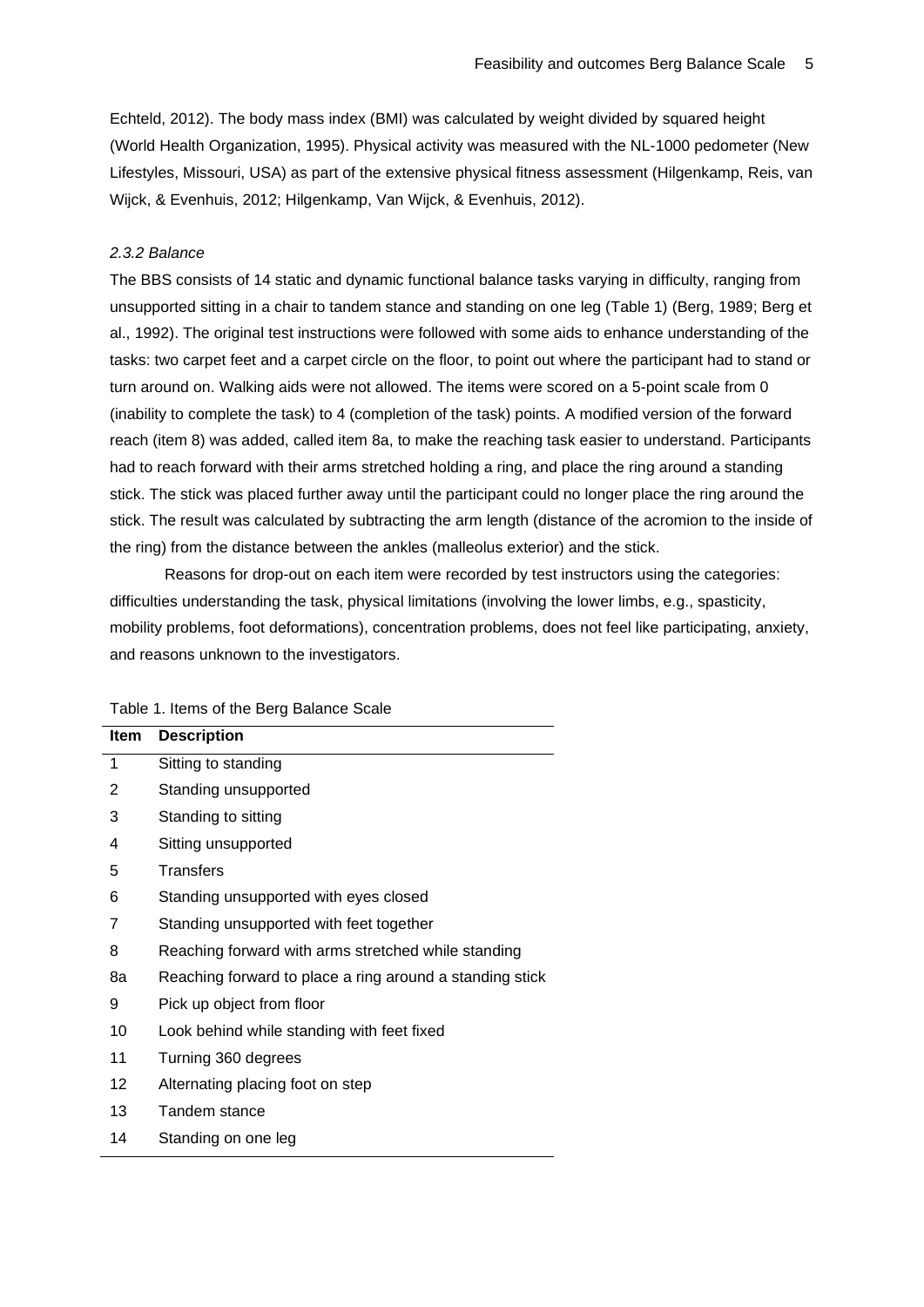## *2.4 Statistical analysis*

Characteristics of the study sample were described. Based on participation on the original 14 items of the BBS, differences between participants and non-participants of the BBS were analyzed with an independent *t* test and Pearson's chi-square tests. For the group who did not complete the original 14 items of the BBS, the number of items performed was described. The reasons for drop-out were presented as the number of times a specific reason for drop-out was reported for any one of the 14 items of the BBS, divided by the total number of times any reason for drop-out was reported for any one of the 14 items of the BBS.

The scores of the BBS were calculated for the participants who completed all the original 14 items of the BBS. Results are presented as mean scores with 95% confidence intervals for the overall group and for females and males in age categories of 5 years. The percentage that had a score of 45 or higher was calculated. The differences between the age categories for females and males were analyzed with Kruskal-Wallis tests. When significant, post hoc tests were performed using a Bonferroni correction. The difference in BBS results between men and women was analyzed with an independent *t* test.

Feasibility of the BBS items for the subgroups (who participated on at least one item of the BBS) with severe to profound ID and wheelchair users were assessed. These subgroups had low completion rates on the original BBS (< 25%) [\(Hilgenkamp et al., 2013\)](#page-15-10). Reasons for drop-out were described. Subtests for these subgroups were composed with the items which were considered feasible. Subtests were considered feasible with completion rates of 25% or higher according to the previously used cut-off score by Hilgenkamp et al. (2013) [\(Hilgenkamp et al., 2013\)](#page-15-10). We considered individual items feasible if at least 50% of the participants could perform the item. Scores were calculated for these subtests and presented as mean scores with 95% confidence intervals. Feasibility of item 8 compared to item 8a was analyzed with Pearson's chi-square tests for the subgroups with severe to profound ID and wheelchair users.

Both confidence intervals and p-values are reported [\(du Prel, Hommel, Rohrig, & Blettner,](#page-14-10)  [2009\)](#page-14-10) and *p*-values smaller than 5% (*p* < 0.05) were considered statistically significant. Analyses were performed with the Statistical Package for Social Sciences (SPSS) version 20.0 (IBM Corporation, New York).

## **3. Results**

#### *3.1 Participants*

Of the total study population of the HA-ID study (*n* = 1050), 811 participants completed at least one item of the BBS and 508 participants performed all 14 items. The characteristics of these three groups are shown in Table 2. Compared to the total HA-ID study population, participants who completed the BBS (*n* = 508) were taller (*t*(868.15) = -6.96, *p* < 0.001), heavier (*t*(897) = -7.60, *p* < 0.001), had higher BMI (*t*(891) = -3.16, *p* = 0.002), lived more often in the community (χ2 [4, *n* = 1050] = 206.99, *p <* 0.001), had more often borderline to moderate ID (χ2 [5, *n* = 1050] = 229.50, *p <* 0.001), less Down syndrome diagnoses (χ<sup>2</sup> [2, *n* = 1050] = 18.28, *p* < 0.001), less spasticity of the legs (χ<sup>2</sup> [3, *n* = 1050] =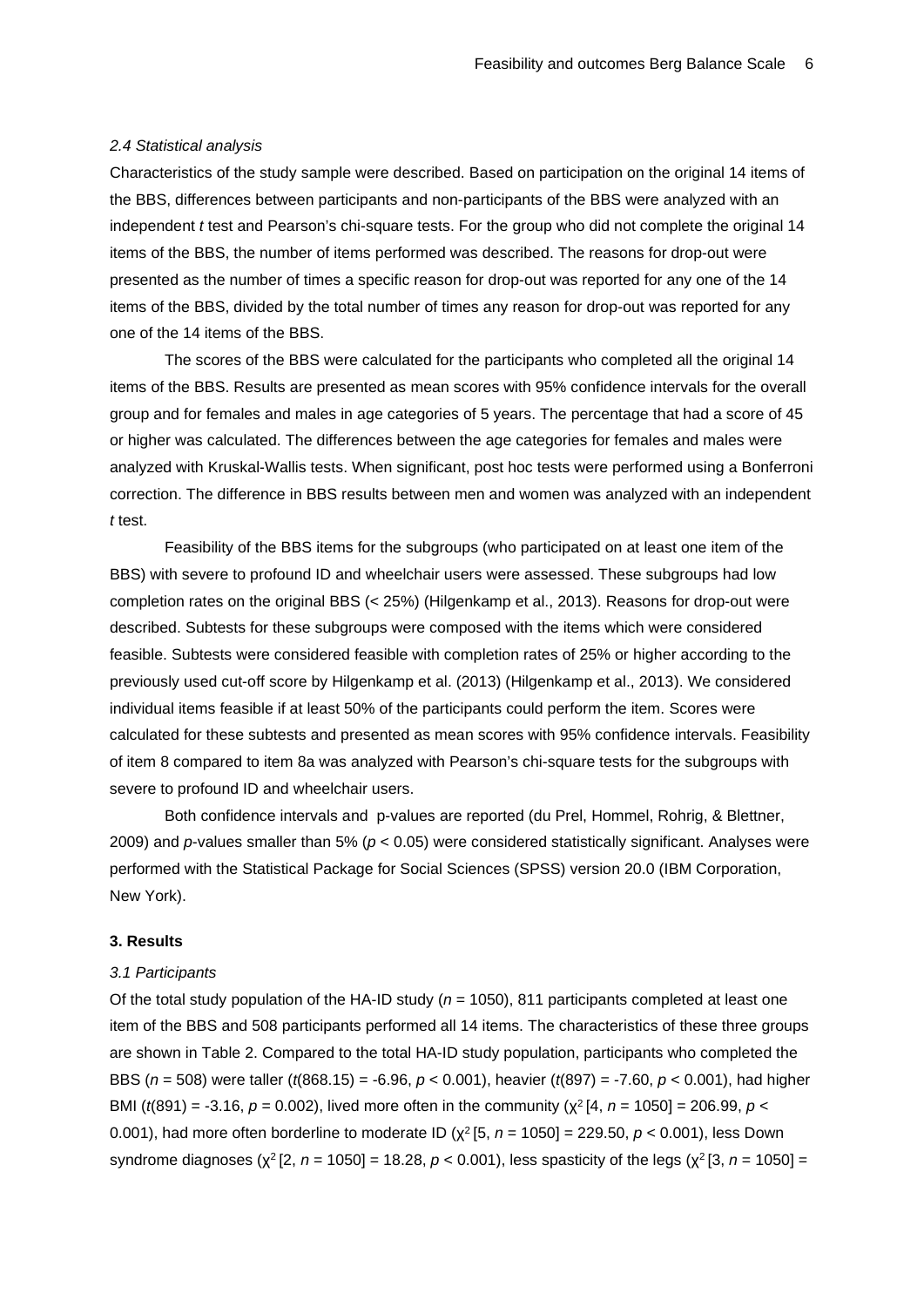14.88, *p =* 0.002) and arms (χ2 [3, *n* = 1050] = 14.02 *p =* 0.003), less scoliosis (χ2 [2, *n* = 1050] = 15.19, *p =* 0.001), less visual (χ2 [3, *n* = 1050] = 39.57, *p <* 0.001) and hearing impairments (χ2 [4, *n* = 1050] = 42.48, *p <* 0.001), and less mobility impairments (χ2 [2, *n* = 1050] = 95.16, *p <* 0.001).

### *3.2 Drop-outs*

Of the total HA-ID study population ( $n = 1050$ ), 150 participants were absent on the day of the physical fitness assessment. Reasons for absence were illness, lack of cooperation, logistic reasons, or no consent for the physical fitness assessment [\(Hilgenkamp, Reis, et al., 2012\)](#page-14-8). Of the participants present, 392 (900 – 508) did not complete all 14 original items of the BBS. The distribution of the number of items of the original BBS performed by this group is shown in Figure 1. The reasons for drop-out on the separate items of the BBS were difficulties understanding the task (38.8%), physical limitations (32.6%), concentration problems (3.0%), did not feel like participating (7.8%), anxiety (3.8%), and reasons unknown to the investigators (11.9%).



Figure 1. Distribution of the number of items performed by the participants who did not complete the original 14 items of the Berg Balance Scale (*n* = 392).

| <b>Characteristics</b> | $n$ (%)                        | <b>HA-ID</b>     | BBS $(≥ 1$ item) | BBS (14 items)   |
|------------------------|--------------------------------|------------------|------------------|------------------|
| Total                  |                                | 1050             | 811              | 508              |
| Age                    | Years $(m \pm s d)$            | $61.6 \pm 8.0$   | $61.4 \pm 7.8$   | $61.3 \pm 7.6$   |
| Gender                 | Female                         | 511 (48.7)       | 398 (49.1)       | 248 (48.8)       |
|                        | Male                           | 539(51.3)        | 413 (50.9)       | 260 (51.2)       |
| Height                 | cm $(m \pm sd)$                | $161.6 \pm 11.6$ | $162.1 \pm 11.5$ | $164.0 \pm 10.7$ |
| Weight                 | kg $(m \pm sd)$                | $71.1 \pm 15.7$  | $71.7 \pm 15.6$  | $74.6 \pm 15.4$  |
| <b>BMI</b>             | kg/m <sup>2</sup> $(m \pm sd)$ | $27.2 \pm 5.2$   | $27.2 \pm 5.1$   | $27.7 \pm 5.0$   |

Table 2. Characteristics of the HA-ID study sample and participants on the Berg Balance Scale.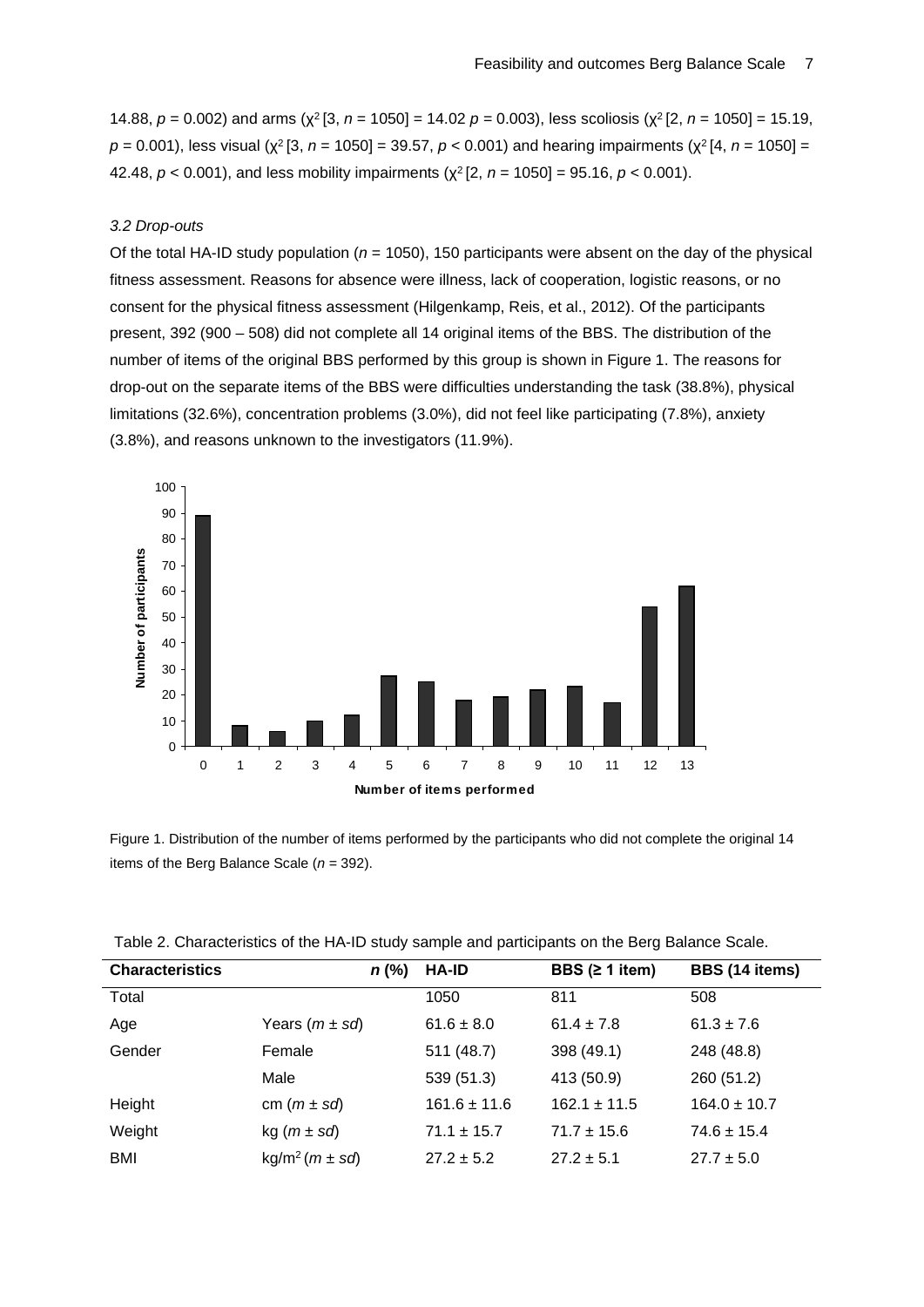| Type of setting        | Central setting    | 557 (53.0) | 392 (48.3) | 156 (30.7) |
|------------------------|--------------------|------------|------------|------------|
|                        | Community-based    | 432 (41.1) | 363 (44.8) | 301 (59.3) |
|                        | Ambulatory support | 43(4.1)    | 41(5.1)    | 40(7.3)    |
|                        | With relatives     | 7(0.7)     | 7(0.9)     | 5(1.0)     |
|                        | Unknown            | 11(1.0)    | 8(1.0)     | 6(1.2)     |
| Level of ID            | <b>Borderline</b>  | 31(3.0)    | 30(3.7)    | 28(5.5)    |
|                        | Mild               | 223(21.2)  | 193 (23.8) | 164 (32.3) |
|                        | Moderate           | 506 (48.2) | 403 (49.7) | 267 (52.6) |
|                        | Severe             | 172 (16.4) | 121 (14.9) | 31(6.1)    |
|                        | Profound           | 91(8.7)    | 43(5.3)    | 1(0.2)     |
|                        | Unknown            | 27(2.6)    | 21(2.6)    | 17(3.3)    |
| Down syndrome          | Yes                | 149 (14.2) | 113 (13.9) | 44 (8.7)   |
|                        | No                 | 724 (69.0) | 552 (68.1) | 344 (67.7) |
|                        | Unknown            | 177 (16.9) | 146 (18.0) | 120 (23.6) |
| Mobility               | Independent        | 731 (69.6) | 630 (77.7) | 416 (81.9) |
|                        | Walking aid        | 151 (14.4) | 119 (14.7) | 55 (10.8)  |
|                        | Wheelchair         | 107(10.2)  | 30(3.7)    | 10(2.0)    |
|                        | Unknown            | 61(5.8)    | 32(3.9)    | 27(5.3)    |
| <b>Spasticity legs</b> | Unilateral         | 26(2.5)    | 20(2.5)    | 12(2.4)    |
|                        | <b>Bilateral</b>   | 69 (6.6)   | 31(3.8)    | 16(3.1)    |
|                        | No                 | 799 (76.1) | 327 (77.3) | 372 (73.2) |
|                        | Unknown            | 156 (14.9) | 133 (16.4) | 108(21.3)  |
| Spasticity arms        | Unilateral         | 23(2.2)    | 18(2.2)    | 10(2.0)    |
|                        | <b>Bilateral</b>   | 53(5.0)    | 27(3.3)    | 11(2.2)    |
|                        | No                 | 818 (77.9) | 633 (78.1) | 379 (74.6) |
|                        | Unknown            | 156 (14.9) | 133 (16.4) | 108 (21.3) |
| Scoliosis              | Yes                | 95(9.0)    | 60(7.4)    | 25(4.9)    |
|                        | No                 | 800 (76.2) | 621 (76.6) | 376 (74.0) |
|                        | Unknown            | 155 (14.8) | 130 (16.0) | 107(21.1)  |
| Parkinson              | Yes                | 8(0.8)     | 677 (83.5) | 4(0.8)     |
|                        | No                 | 891 (84.9) | 6(0.7)     | 399 (78.5) |
|                        | Unknown            | 151 (14.4) | 128 (15.8) | 105(20.7)  |
| <b>CVA</b>             | Yes                | 52(5.0)    | 646 (79.7) | 22(4.3)    |
|                        | No                 | 850 (81.0) | 38(4.7)    | 380 (74.8) |
|                        | Unknown            | 148 (14.1) | 127(15.7)  | 106 (20.9) |
| Visual problems        | Yes                | 219(20.9)  | 146 (18.0) | 61(12.0)   |
|                        | No                 | 666 (63.4) | 528 (65.1) | 335 (65.9) |
|                        | Unknown            | 165 (15.7) | 137 (16.9) | 112 (22.0) |
| Hearing problems       | Yes                | 409 (38.9) | 307 (37.9) | 140 (27.6) |
|                        | No                 | 470 (44.8) | 366 (45.1) | 257 (50.6) |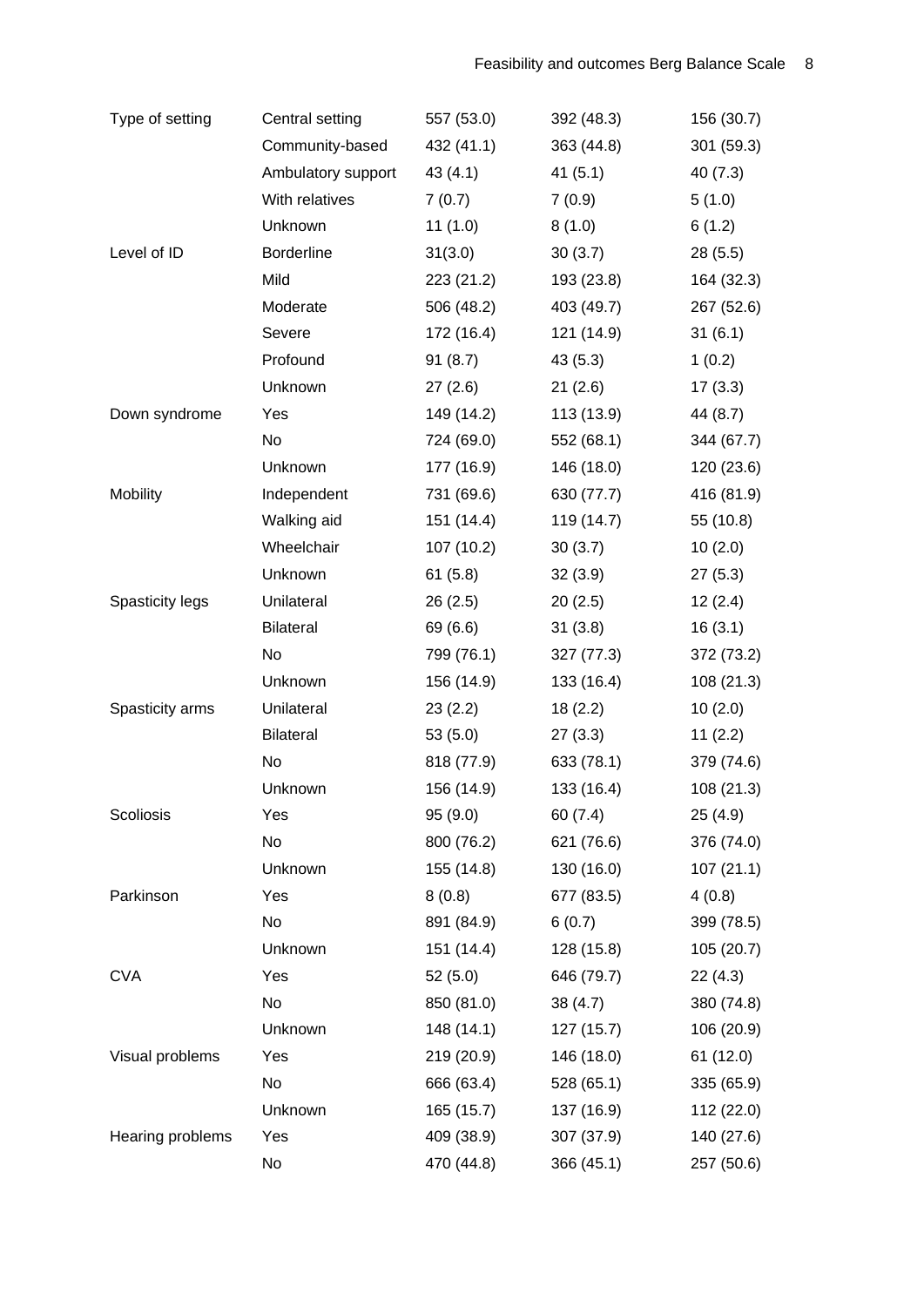|                   | <b>Unknown</b>   | 171 (16.3) | 138 (17.0) | 111 (21.8) |
|-------------------|------------------|------------|------------|------------|
| Physical activity | > 7500 steps/day | 93(8.9)    | 89 (11.0)  | 80 (15.7)  |
|                   | < 7500 steps/day | 164 (15.6) | 161 (19.9) | 141 (27.8) |
|                   | <b>Unknown</b>   | 793 (75.5) | 561(69.2)  | 287 (56.5) |

*m* = mean; *sd* = standard deviation; *n* = number of participants; ID = intellectual disability; CVA = cerebrovascular accident.

# *3.3 Results of the BBS*

The mean total score of the BBS (*n* = 508) was 47.2, 95% CI [46.3, 48.0]. Of the 508 participants, 78.9% had a score of or above the cut-off value of 45. The results for the 5-year age categories are presented in Table 3. Males had a significantly better mean BBS score than females (*t*(506) = 2.76, *p* = 0.006). The BBS scores deteriorated significantly with increasing age for both females and males, *H*(5) = 16.22, *p =* 0.006 and *H*(5) = 28.38, *p <* 0.001, respectively. However, post hoc tests did not show significant differences between the consecutive age categories.

Table 3. Results of the Berg Balance Scale for age categories of 5 years (*n* = 508).

| Age-category | n   | <b>BBS</b> score  | Score ≥ 45 $(%)$ |
|--------------|-----|-------------------|------------------|
| (years)      |     | mean [95% CI]     |                  |
| Female       | 248 | 46.0 [44.6, 47.3] | 72.2             |
| 50-54        | 65  | 47.7 [44.8, 50.5] | 76.9             |
| 55-59        | 66  | 47.3 [45.1, 49.5] | 78.8             |
| 60-64        | 41  | 45.9 [42.7, 49.0] | 73.2             |
| 65-69        | 34  | 42.6 [37.5, 47.6] | 64.7             |
| 70-74        | 25  | 43.6 [38.7, 48.5] | 68.0             |
| $75+$        | 17  | 44.5 [38.7, 50.2] | 76.5             |
| <b>Male</b>  | 260 | 48.3 [47.4, 49.3] | 83.5             |
| 50-54        | 47  | 49.4 [46.7, 52.2] | 93.6             |
| 55-59        | 59  | 50.6 [49.2, 51.9] | 93.2             |
| 60-64        | 70  | 49.5 [48.3, 50.6] | 84.3             |
| 65-69        | 46  | 46.4 [43.6, 49.1] | 73.9             |
| 70-74        | 22  | 44.6 [39.6, 49.6] | 63.6             |
| $75+$        | 16  | 42.8 [36.7, 48.9] | 68.8             |

*n* = number of participants; BBS = Berg Balance Scale; CI = confidence interval.

# *3.4 Feasibility for subgroups*

The feasibility of the BBS items and reasons for drop-out of the subgroups with low completion rates (< 25%) on the original BBS [\(Hilgenkamp et al., 2013\)](#page-15-10) are presented in Table 4. The reasons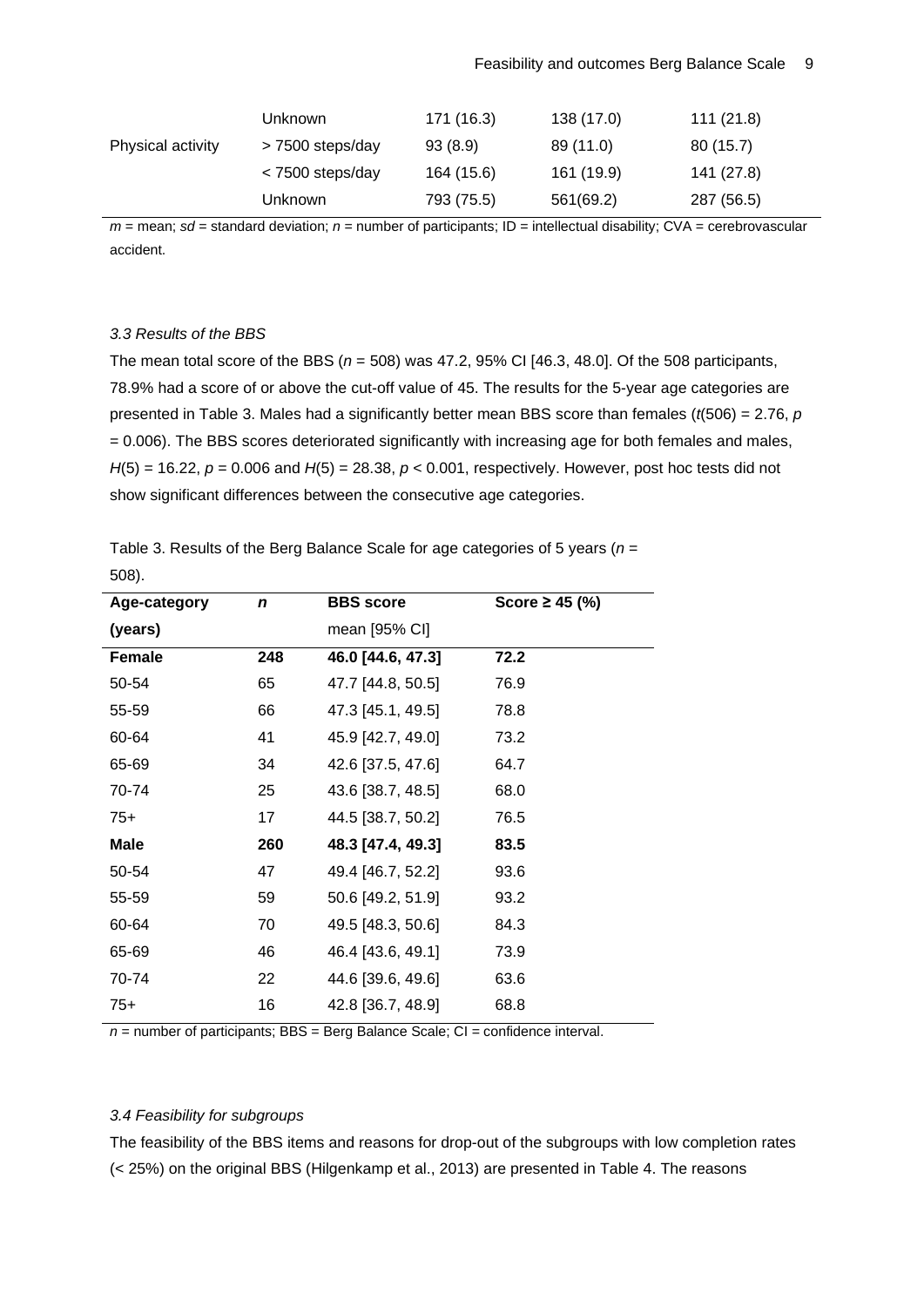'concentration problems', 'does not feel like participating', and 'anxiety' were taken together in the table because they overall represented small proportions (< 5%) of the reasons for drop-out.

Of individuals with severe ID, less than 50% participated on item 8. The main reason for dropout on this item was difficulties with understanding the task (53.3%) (Table 4).

Of individuals with profound ID, less than 50% participated on the items 6 to 14. The main reasons for drop-out on these items were difficulties understanding the task (25.6% to 76.7%) and physical limitations (9.3% to 14.0%) (Table 4).

In the subgroup of individuals who used a wheelchair inside their home, less than 50% participated on the items 6 and 8 to 12. The main reasons for drop-out were physical limitations (30.0% to 43.3%) and difficulties understanding the task (6.7% to 23.3%) (Table 4).

Item 8 was problematic for all three subgroups. The modified version (item 8a) had a significantly higher participation rate in the subgroup of individuals with severe ID ( $\chi^2$  [1, *n* = 121] = 45.58, *p <* 0.001) and the subgroup of wheelchair users (χ2 [1, *n* = 30] = 26.05, *p <* 0.001), mostly explained by less drop-out due to difficulties understanding the task.

# *3.5 Results of the BBS subtests*

For individuals with severe ID, a BBS subtest can be composed by omitting item 8. Of the 121 individuals with severe ID, 33 participants (27.3%) completed this subtest. The mean score was 39.7, 95% CI [36.2, 43.2] of the maximum score of 52.

The BBS subtest for individuals with profound ID consists of the items 1 to 5. Of the 43 individuals with profound ID 16 (37.2%) completed this subtest. The mean score was 14.4, 95% CI [10.9, 18.0] of the maximum score of 20.

The subtest of the BBS for individuals who are in a wheelchair inside their home consists of items 1 to 5, 7, 13, and 14. Of this subgroup 43.3% (13/30) completed this subtest. The mean score was 8.3, 95% CI [3.9, 12.7] of the maximum score of 32.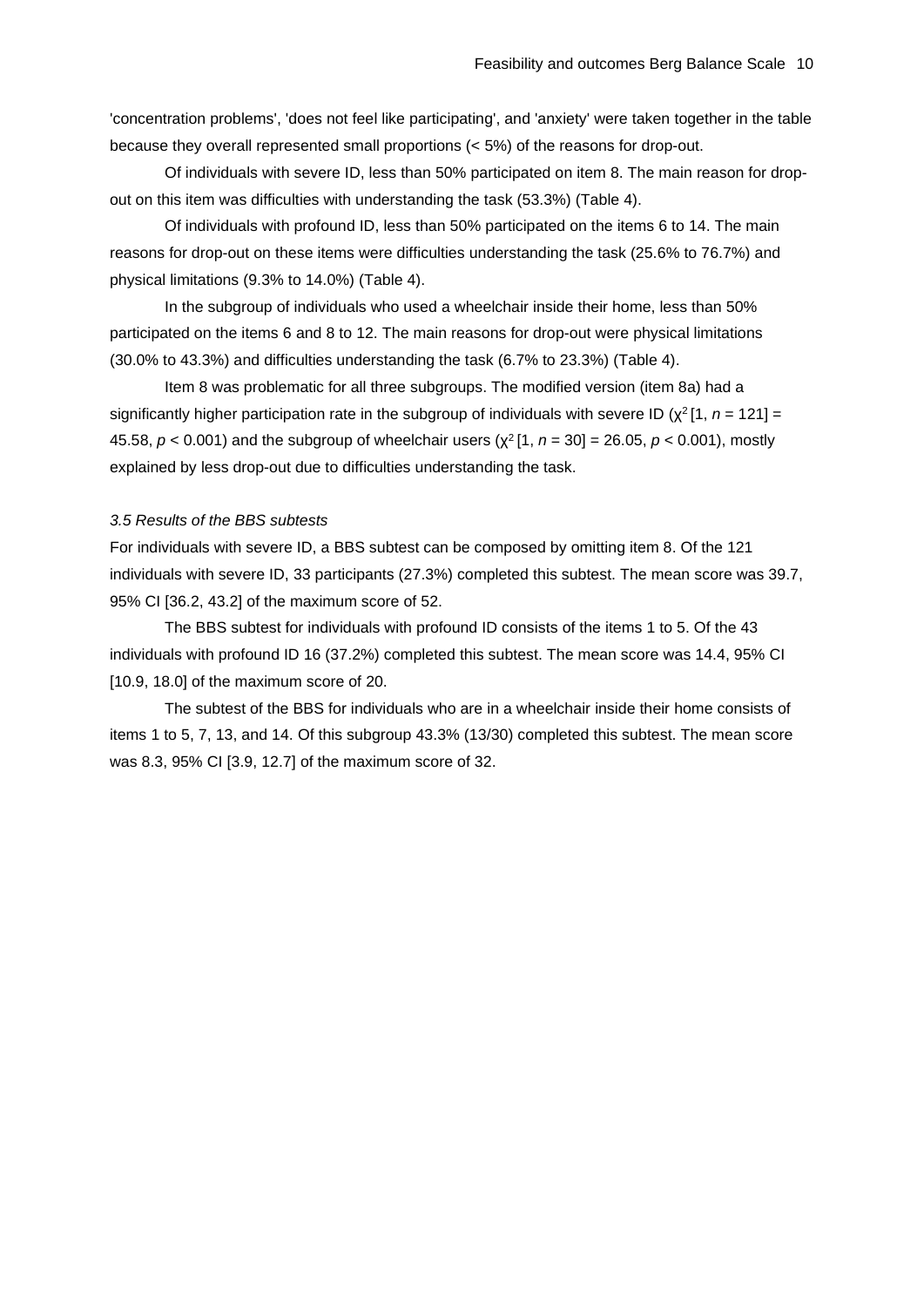Table 4. Feasibility of the BBS items and reasons for drop-out for individuals with severe ( $n = 121$ ) and profound ( $n = 43$ ) ID and wheelchair users ( $n = 30$ ), presented in percentages.

|                 | Severe ID |                |        |                | Profound ID              |      |         |                | Wheelchair     |         |      |                |        |                |                          |
|-----------------|-----------|----------------|--------|----------------|--------------------------|------|---------|----------------|----------------|---------|------|----------------|--------|----------------|--------------------------|
| Item            | Part      | Reason         | Reason | Reason         | Unknown                  | Part | Reason  | Reason         | Reason         | Unknown | Part | Reason         | Reason | Reason         | Unknown                  |
|                 |           | DiffUnd        | PhysL  | <b>CFA</b>     |                          |      | DiffUnd | PhysL          | <b>CFA</b>     |         |      | <b>DiffUnd</b> | PhysL  | <b>CFA</b>     |                          |
| $\overline{1}$  | 97.5      | 0.8            | 1.7    | $\sim$         | $\overline{\phantom{0}}$ | 88.4 | 7.0     | 2.3            | $\blacksquare$ | 2.3     | 86.7 | 3.3            | 10.0   | $\blacksquare$ |                          |
| 2               | 86.0      | 7.4            | 1.7    | 4.2            | 0.8                      | 53.5 | 27.9    | 4.7            | 11.6           | 2.3     | 76.7 | 6.7            | 16.7   |                |                          |
| 3               | 98.3      | $\blacksquare$ | 1.7    | $\blacksquare$ | ۰.                       | 93.0 | 4.7     | $\blacksquare$ | ٠              | 2.3     | 90.0 | $\blacksquare$ | 10.0   | $\blacksquare$ |                          |
| 4               | 94.2      | 5.0            |        | 0.8            |                          | 81.4 | 14.0    | $\blacksquare$ | 2.3            | 2.3     | 96.7 | 3.3            |        |                |                          |
| $5\overline{)}$ | 93.4      | 5.0            | 0.8    | 0.8            | $\blacksquare$           | 74.4 | 18.6    | 2.3            | 2.3            | 2.3     | 86.7 | $\blacksquare$ | 10.0   | 3.3            |                          |
| 6               | 57.9      | 36.4           | 2.5    | 3.3            | Ξ.                       | 16.3 | 65.1    | 9.3            | 4.6            | 4.7     | 43.3 | 23.3           | 30.0   | 3.3            | ٠                        |
| 7               | 58.7      | 28.9           | 3.3    | 5.8            | 3.3                      | 25.6 | 51.2    | 11.6           | 4.7            | 7.0     | 50.0 | 13.3           | 36.7   | $\blacksquare$ |                          |
| 8               | 37.9      | 53.3           | 3.3    | 3.3            | $\overline{\phantom{0}}$ | 7.0  | 76.7    | 11.6           | 2.3            | 2.3     | 36.7 | 16.7           | 40.0   | 6.6            |                          |
| 8a              | 56.2      | 33.9           | 3.3    | 5.8            | 0.8                      | 11.6 | 67.4    | 14.0           | 2.3            | 4.7     | 40.0 | 16.7           | 40.0   | 3.3            | $\overline{\phantom{a}}$ |
| 9               | 86.0      | 8.3            | 3.3    | 2.5            | $\blacksquare$           | 48.8 | 25.6    | 11.6           | 9.4            | 4.7     | 46.7 | 6.7            | 43.3   | 3.3            | ٠                        |
| 10              | 51.2      | 40.5           | 4.1    | 4.1            | $\blacksquare$           | 9.3  | 65.1    | 14.0           | 7.0            | 4.7     | 40.0 | 16.7           | 40.0   | 3.3            | ٠                        |
| 11              | 71.1      | 19.8           | 4.1    | 5.0            | $\blacksquare$           | 23.3 | 51.2    | 14.0           | 7.0            | 4.7     | 43.3 | 13.3           | 43.3   | $\blacksquare$ |                          |
| 12              | 54.5      | 36.4           | 4.1    | 4.9            | $\blacksquare$           | 7.0  | 67.4    | 11.6           | 9.3            | 4.7     | 43.3 | 16.7           | 40.0   | $\overline{a}$ |                          |
| 13              | 50.4      | 36.4           | 5.0    | 8.3            | $\blacksquare$           | 4.7  | 67.4    | 9.3            | 14.0           | 4.7     | 50.0 | 16.7           | 33.3   | $\blacksquare$ |                          |
| 14              | 64.5      | 25.6           | 4.1    | 5.8            | $\blacksquare$           | 14.0 | 60.5    | 11.6           | 9.3            | 4.7     | 50.0 | 13.3           | 36.7   |                |                          |

BBS = Berg Balance Scale; Part = Participation; Reason DiffUnd = Difficulties understanding the task; Reason PhysL = Physical limitations; Reason CFA = Concentration/ does not Feel like participating/ Anxiety; Unknown.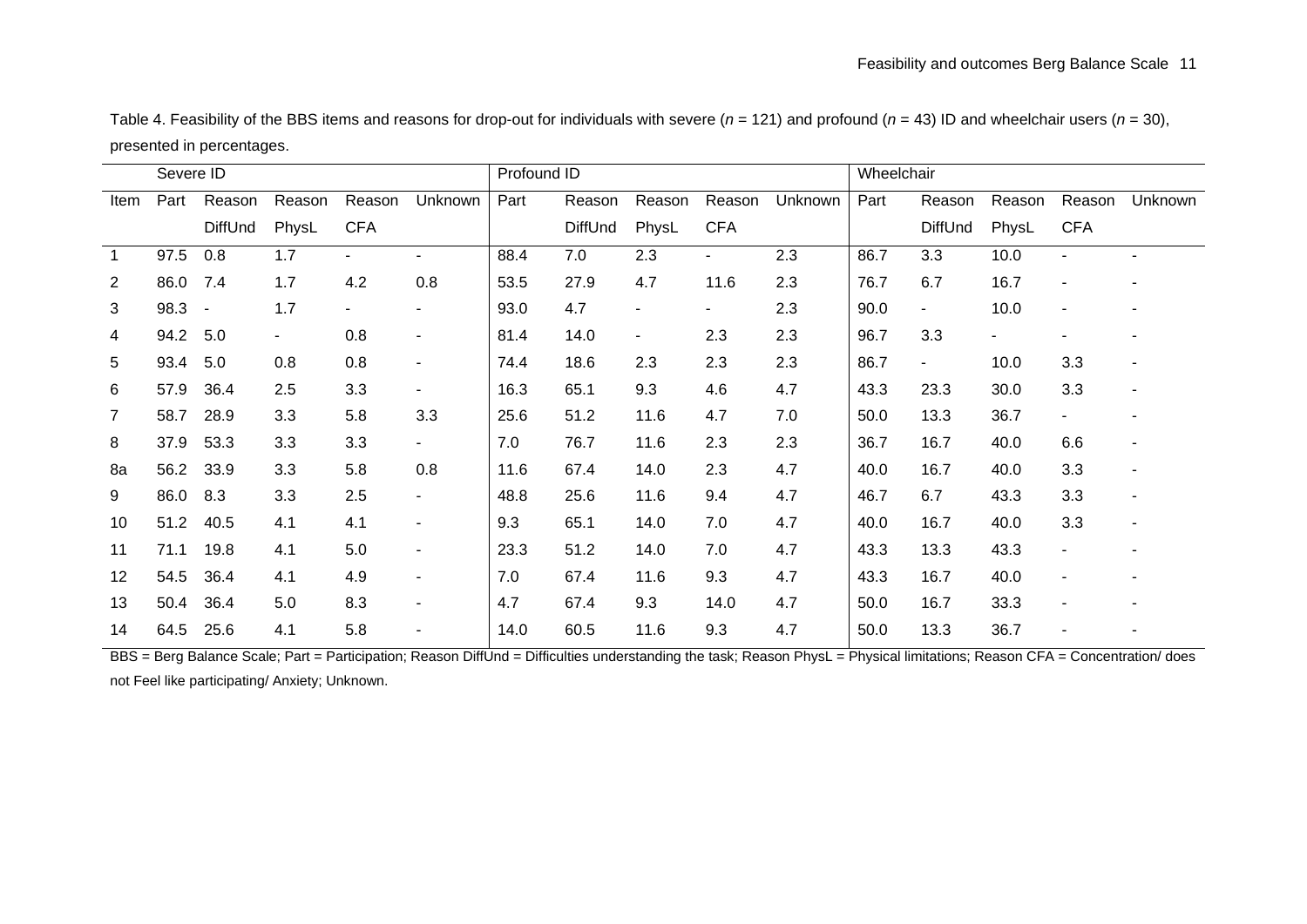#### **4. Discussion**

The results of the BBS reported in this study concern a functionally more able part of the total study sample. Half of the participants of the total HA-ID study sample (*n* = 1050) were not able to complete all 14 items of the BBS, largely due to physical limitations and limited cognitive ability. Since physical limitations and more severe level of ID are associated with poor balance capacities [\(Hsieh et al.,](#page-15-0)  [2012\)](#page-15-0), the BBS results are likely to be an overestimation of the balance capacities of the population of older adults with ID as a whole. Feasible subtests of the BBS were identified for subgroups with low completion rates on the original BBS to enable some balance assessment in these individuals.

For this functionally more able part of the study sample ( $n = 508$ , mean age 61.3 [sd = 7.6]), the mean BBS total score was 47.2, 95% CI [46.3, 48.0]. This result is comparable to the result found by Enkelaar et al. (2013), in a group of 76 older adults with mild to moderate ID (43 males, mean age 63.1 years [*sd* = 7.6]). They found a mean BBS score of 46.8 (*sd* = 6.9), which was significantly lower than the BBS score of 55.8 ( $sd = 0.4$ ) in a control group with normal intelligence ( $n = 20$ , 14 male, mean age 62.2 years [*sd* = 5.6]) [\(Enkelaar et al., 2013\)](#page-14-4). As a comparison, 113 residents of a home for the elderly without ID (20 males) with a mean age of 83.5 years (*sd* = 5.3), a mean BBS score of 47.7 (*sd* = 5.5) was also found [\(Berg et al., 1992\)](#page-13-1). Older adults with ID thus seem to have balance capacities that are comparable to or worse than those in adults without ID who are on average 20 years older and not capable of living independently.

Of the functionally more able part of our study sample, 21% had an increased risk of falling according to the cut-off value of 45. However, we question the use of this cut-off in the population of (older) adults with ID, because it is based on the assumption of a predominantly age-related decline in balance capacities. In the general population, balance capacities decrease with age, along with cognitive decline [\(Alexander & Hausdorff, 2008;](#page-13-5) [Teixeira-Leite & Manhaes, 2012\)](#page-15-11). Increasing age and cognitive decline are also found as risk factors for falls [\(American Geriatrics Society, British Geriatrics](#page-13-6)  [Society, & American Academy of Orthopaedic Surgeons Panel on Falls Prevention, 2001\)](#page-13-6). This coexistence of decline in balance capacities and cognitive capacities is supported by the finding that cognitive and motor functioning are fundamentally interrelated, with equally long developmental trajectories, and the use of similar brain structures (dorsolateral prefrontal cortex and neocerebellum) [\(Diamond, 2000\)](#page-14-11). This interrelation, between cognitive and motor functioning, can also be seen in children with developmental disorders such as ADHD, autism, and language disorders, who often have accompanying motor problems, for example problems with motor coordination and timing, balance, and rapidly alternating movements [\(Diamond, 2000\)](#page-14-11). Individuals with ID have lifelong cognitive impairments which may influence their balance capacities during their entire life, and not just at an older age. The age-related decline in balance capacities and increase in fall risk may therefore be different in individuals with ID, because of this different cognitive component, and leading to possibly different compensation strategies. Therefore, the cut-off at which balance impairments lead to an increased risk of falling may be different in this population, emphasizing the need for validation of the cut-off value of 45 for this population.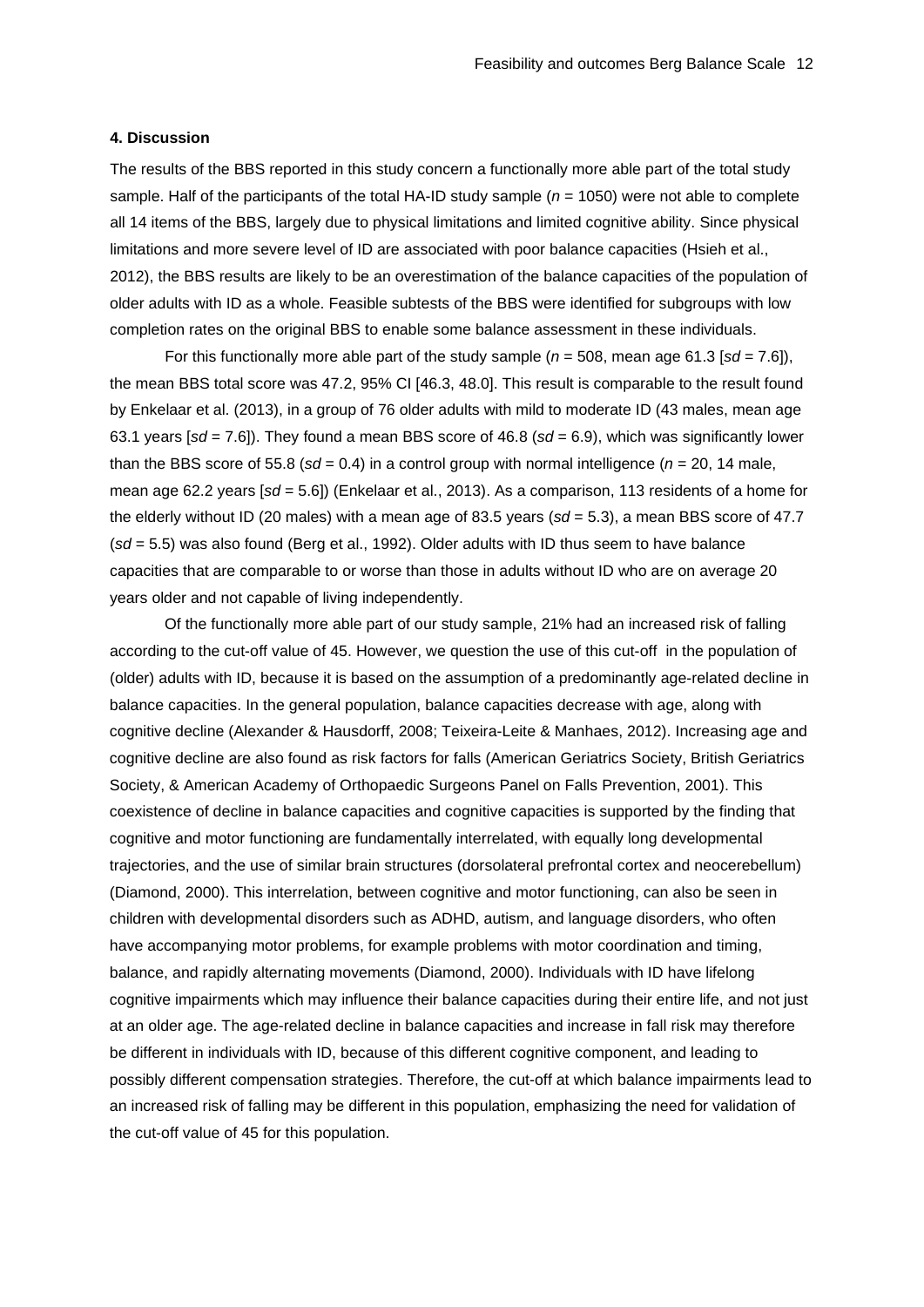This study showed that females have poorer balance capacities than males and that balance capacities decrease with increasing age. Since a poor balance is a risk factor for falling [\(Berg et al.,](#page-13-1)  [1992\)](#page-13-1), these results are in line with previous studies finding a higher prevalence of falls in females and with increasing age, both in individuals with ID [\(Hsieh et al., 2012\)](#page-15-0) and in the general population [\(Rubenstein, 2006;](#page-15-12) [Williams, Kool, Robinson, & Ameratunga, 2012;](#page-16-2) [World Health Organization, 2008\)](#page-16-3). Other risk factors for falls in individuals with ID were being female, more severe level of ID, having arthritis, a heart condition, back pain, urinary incontinence, a seizure disorder, polypharmacy, and mobility and strength impairments [\(Hsieh et al., 2012\)](#page-15-0) older age [\(Cox et al., 2010;](#page-14-0) [Hsieh et al., 2001\)](#page-15-2), past fractures [\(Cox et al., 2010\)](#page-14-0), abnormal gait pattern [\(Hale et al., 2007\)](#page-14-1), and ambulatory status [\(Hsieh et al., 2001\)](#page-15-2). Identification of risk factors helps to target fall prevention programs to those in need of these programs. Guidelines and recommendations for fall prevention have been developed for the general older population [\(American Geriatrics Society et al., 2001;](#page-13-6) [Panel on Prevention of Falls in](#page-15-13)  [Older Persons, American Geriatrics Society, & British Geriatrics Society, 2011\)](#page-15-13). However, to date there are no fall prevention guidelines for the population of adults with ID. The poor balance capacities found in this study underpin the need for these guidelines.

Difficulties understanding the task and physical limitations were most often the reasons for drop-out on the BBS for the subgroups of individuals with severe and profound ID and individuals who use a wheelchair inside their home. Subtests consisting of most feasible items were proposed for these subgroups. The independent items of these subtests all had participation rates over 50%. The participation on the subtests varied from 27.3% to 43.3%. These subtests now meet the feasibility demands proposed by Hilgenkamp et al. (2013) [\(Hilgenkamp et al., 2013\)](#page-15-10). Furthermore, item 8a, reaching forward to place a ring around a standing stick, seemed to be easier to understand than the original reach forward item, and improves this item's feasibility.

Allowing participants to become familiarized with the test, the tester, and the procedures may help to solve some of the difficulties of participants with understanding the items of the BBS [\(Hale et](#page-14-1)  [al., 2007\)](#page-14-1). A modified and shortened version of the BBS was found feasible in individuals with severe intellectual and visual disabilities. After allowing for five practice sessions, 92% of the participants completed all tasks, supporting the need of familiarization sessions for individuals with more severe disabilities [\(Waninge, van Wijck, Steenbergen, & van der Schans, 2011\)](#page-15-14).

To interpret tests results, norm-referenced and/or criterion-referenced values are needed. Norm-referenced values are summarizing statistics based on large datasets reflecting the performance of a population. These values provide information about the results that can be expected in individuals at different ages and help understanding the rates of change across various age groups, as opposed to criterion-referenced values which are associated with health or performance outcomes [\(Rikli & Jones, 2001\)](#page-15-15). To date, no large scale studies have been performed to provide these values for older adults with ID. On the condition that the characteristics of the study sample will be taken into account (functionally more able part of a fairly sedentary population [Table 2]), BBS results of this study can be used as norm-referenced values for older adults with ID.

The next step is to validate the original BBS, the subtests, and item 8a, to allow use for balance assessment and prediction of fall risk in this population. Cut-off values related to an increased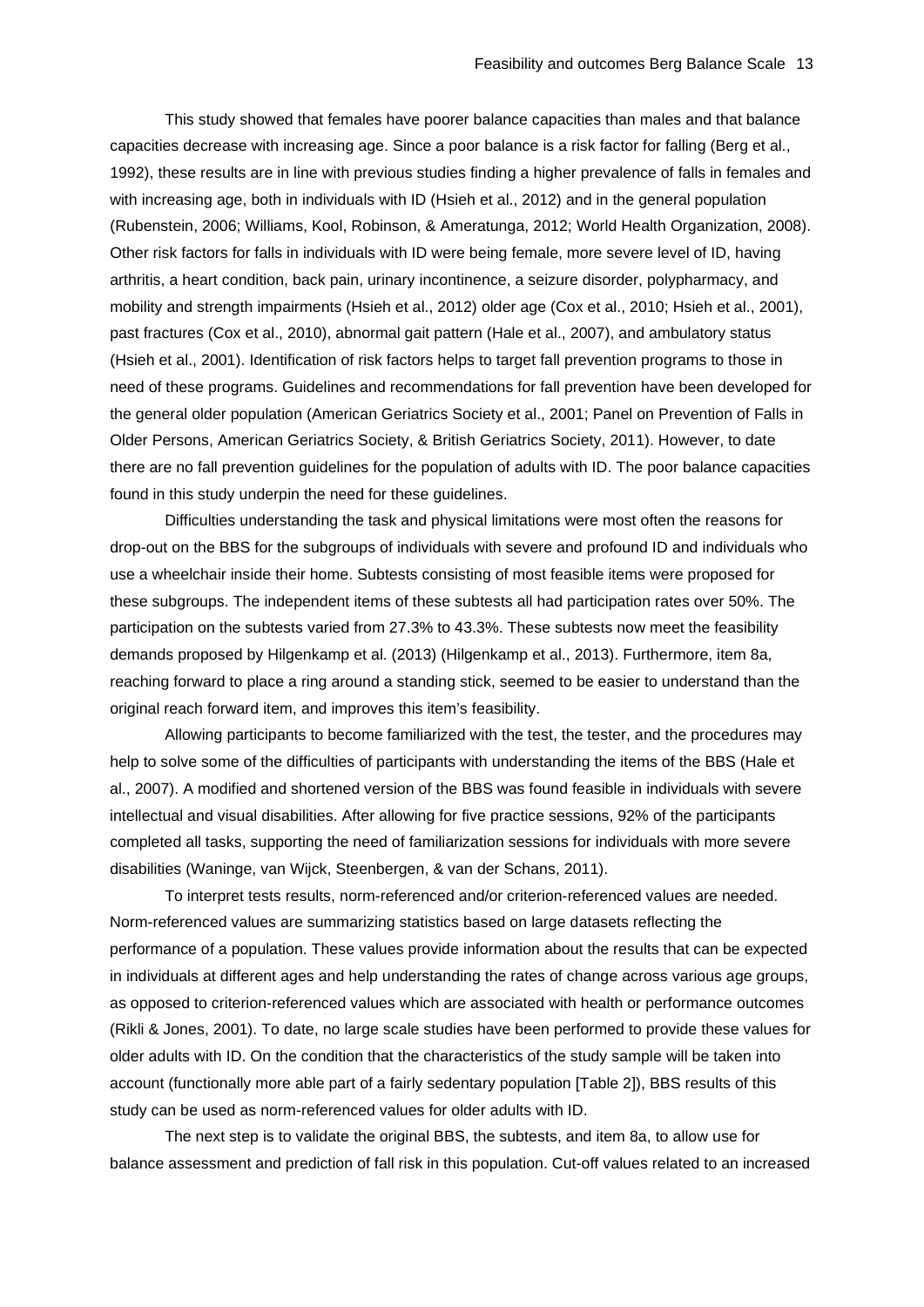fall risk need to be identified for the original BBS and the subtests. Furthermore, criterion-referenced values, based on associations of BBS results with other health and performance outcomes, are needed to improve interpretation of the BBS results and support decision making for treatment and interventions.

This study shows that even the more functionally able older adults with ID have poor balance capacities similar to adults in the general population who are on average 20 years older. Regular screening can help to identify those individuals with poor balance capacities in need for fall prevention programs to reduce the fall risk and to determine what kind of fall prevention programs are suitable for older adults with ID.

## **Acknowledgments**

The authors thank the care-provider services, Abrona at Huis ter Heide, Amarant at Tilburg and Ipse de Bruggen at Zwammerdam, involved in the HA-ID study. This study was carried out with the financial support of ZonMw (No. 57000003).

## **Conflict of interest**

None.

### **References**

- <span id="page-13-5"></span>Alexander, N. B., & Hausdorff, J. M. (2008). Guest editorial: linking thinking, walking, and falling. *The Journals of Gerontology. Series A, Biological Sciences and Medical Sciences, 63*(12), 1325- 1328.
- <span id="page-13-6"></span>American Geriatrics Society, British Geriatrics Society, & American Academy of Orthopaedic Surgeons Panel on Falls Prevention. (2001). Guideline for the prevention of falls in older persons. *Journal of the American Geriatrics Society, 49*(5), 664-672.
- <span id="page-13-4"></span>Berg, K. O. (1989). Measuring balance in the elderly: preliminary development of an instrument. *Physiotherapy Canada, 41*(6), 304-311.
- <span id="page-13-2"></span>Berg, K. O., Wood-Dauphinee, S. L., & Williams, J. I. (1995). The Balance Scale: reliability assessment with elderly residents and patients with an acute stroke. *Scandinavian Journal of Rehabilitation Medicine, 27*(1), 27-36.
- <span id="page-13-1"></span>Berg, K. O., Wood-Dauphinee, S. L., Williams, J. I., & Maki, B. (1992). Measuring balance in the elderly: validation of an instrument. *Canadian Journal of Public Health, 83 Suppl 2*, S7-11.
- <span id="page-13-0"></span>Chiba, Y., Shimada, A., Yoshida, F., Keino, H., Hasegawa, M., Ikari, H., Miyake, S., & Hosokawa, M. (2009). Risk of fall for individuals with intellectual disability. *American Journal on Intellectual and Developmental Disabilities, 114*(4), 225-236.
- <span id="page-13-3"></span>Conradsson, M., Lundin-Olsson, L., Lindelof, N., Littbrand, H., Malmqvist, L., Gustafson, Y., & Rosendahl, E. (2007). Berg balance scale: intrarater test-retest reliability among older people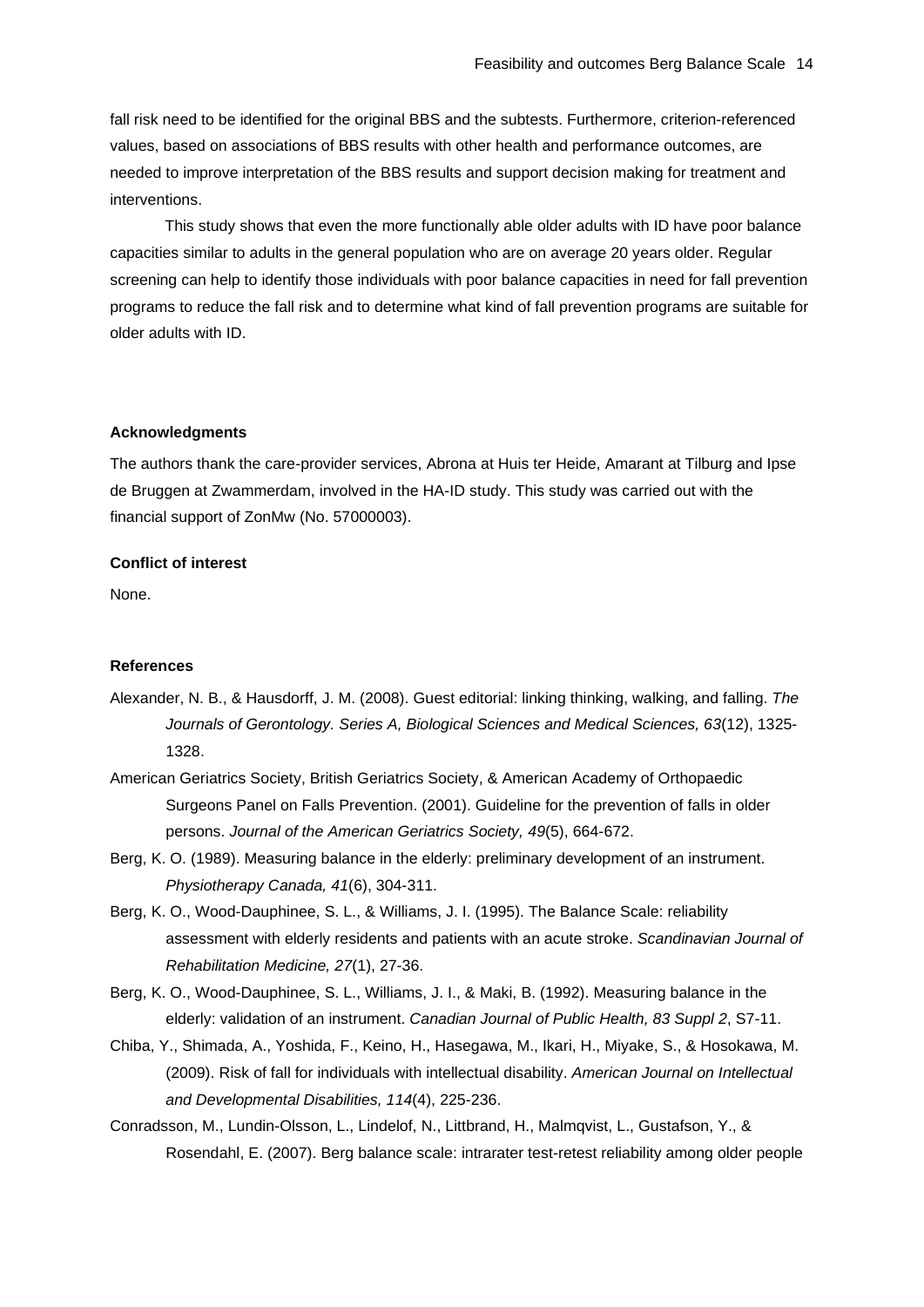dependent in activities of daily living and living in residential care facilities. *Physical Therapy, 87*(9), 1155-1163.

- <span id="page-14-0"></span>Cox, C. R., Clemson, L., Stancliffe, R. J., Durvasula, S., & Sherrington, C. (2010). Incidence of and risk factors for falls among adults with an intellectual disability. *Journal of Intellectual Disability Research, 54*(12), 1045-1057.
- <span id="page-14-3"></span>de Jonge, P. A., Tonino, M. A. M., & Hobbelen, J. S. (2010). *Instruments to assess risk of falls among people with intellectual disabilities.* Paper presented at the International congress of best practice in intellectual disability medicine, Bristol, UK.
- <span id="page-14-7"></span>de Winter, C. F., Bastiaanse, L. P., Hilgenkamp, T. I., Evenhuis, H. M., & Echteld, M. A. (2012). Overweight and obesity in older people with intellectual disability. *Research in Developmental Disabilities, 33*(2), 398-405.
- <span id="page-14-11"></span>Diamond, A. (2000). Close interrelation of motor development and cognitive development and of the cerebellum and prefrontal cortex. *Child Development, 71*(1), 44-56.
- <span id="page-14-10"></span>du Prel, J. B., Hommel, G., Rohrig, B., & Blettner, M. (2009). Confidence interval or p-value?: part 4 of a series on evaluation of scientific publications. *Deutsches Ärzteblatt international, 106*(19), 335-339.
- <span id="page-14-2"></span>Enkelaar, L., Smulders, E., van Schrojenstein Lantman-de Valk, H., Geurts, A. C., & Weerdesteyn, V. (2012). A review of balance and gait capacities in relation to falls in persons with intellectual disability. *Research in Developmental Disabilities, 33*(1), 291-306.
- <span id="page-14-4"></span>Enkelaar, L., Smulders, E., van Schrojenstein Lantman-de Valk, H., Weerdesteyn, V., & Geurts, A. C. (2013). Clinical measures are feasible and sensitive to assess balance and gait capacities in older persons with mild to moderate intellectual disabilities. *Research in Developmental Disabilities, 34*(1), 276-285.
- <span id="page-14-1"></span>Hale, L., Bray, A., & Littmann, A. (2007). Assessing the balance capabilities of people with profound intellectual disabilities who have experienced a fall. *Journal of Intellectual Disability Research, 51*(Pt 4), 260-268.
- <span id="page-14-6"></span>Helsinki. (2008). World Medical Association Declaration of Helsinki, Ethical Principles for Medical Research Involving Human Subjects. Retrieved from <http://www.wma.net/en/30publications/10policies/b3/>
- <span id="page-14-5"></span>Hilgenkamp, T. I., Bastiaanse, L. P., Hermans, H., Penning, C., van Wijck, R., & Evenhuis, H. M. (2011). Study healthy ageing and intellectual disabilities: Recruitment and design. *Research in Developmental Disabilities, 32*(3), 1097-1106.
- <span id="page-14-8"></span>Hilgenkamp, T. I., Reis, D., van Wijck, R., & Evenhuis, H. M. (2012). Physical activity levels in older adults with intellectual disabilities are extremely low. *Research in Developmental Disabilities, 33*(2), 477-483.
- <span id="page-14-9"></span>Hilgenkamp, T. I., Van Wijck, R., & Evenhuis, H. (2012). Measuring physical activity with pedometers in older adults with intellectual disability: reactivity and number of days. *Intellectual and Developmental Disabilities, 50*(4), 343-351.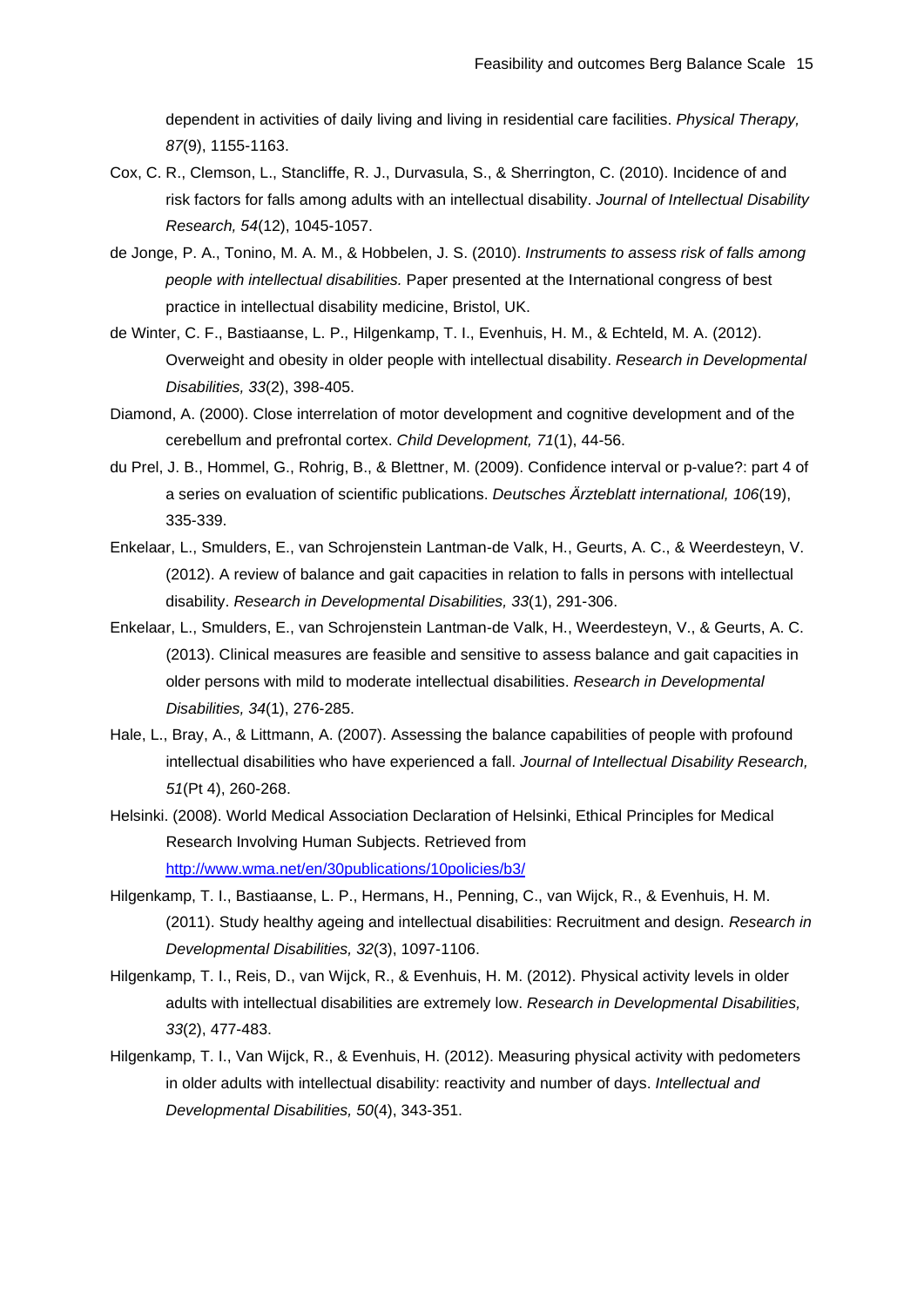- <span id="page-15-6"></span>Hilgenkamp, T. I., van Wijck, R., & Evenhuis, H. M. (2010). Physical fitness in older people with ID-Concept and measuring instruments: a review. *Research in Developmental Disabilities, 31*(5), 1027-1038.
- <span id="page-15-10"></span>Hilgenkamp, T. I., van Wijck, R., & Evenhuis, H. M. (2013). Feasibility of eight physical fitness tests in 1,050 older adults with intellectual disability: results of the healthy ageing with intellectual disabilities study. *Intellectual and Developmental Disabilities, 51*(1), 33-47.
- <span id="page-15-2"></span>Hsieh, K., Heller, T., & Miller, A. B. (2001). Risk factors for injuries and falls among adults with developmental disabilities. *Journal of Intellectual Disability Research, 45*(Pt 1), 76-82.
- <span id="page-15-0"></span>Hsieh, K., Rimmer, J., & Heller, T. (2012). Prevalence of falls and risk factors in adults with intellectual disability. *American Journal on Intellectual and Developmental Disabilities, 117*(6), 442-454.
- <span id="page-15-13"></span>Panel on Prevention of Falls in Older Persons, American Geriatrics Society, & British Geriatrics Society. (2011). Summary of the Updated American Geriatrics Society/British Geriatrics Society clinical practice guideline for prevention of falls in older persons. *Journal of the American Geriatrics Society, 59*(1), 148-157.
- <span id="page-15-7"></span>Riddle, D. L., & Stratford, P. W. (1999). Interpreting validity indexes for diagnostic tests: an illustration using the Berg balance test. *Physical Therapy, 79*(10), 939-948.
- <span id="page-15-15"></span>Rikli, R. E., & Jones, C. J. (2001). *Senior fitness test manual*. USA: Human Kinetics.
- <span id="page-15-12"></span>Rubenstein, L. Z. (2006). Falls in older people: epidemiology, risk factors and strategies for prevention. *Age and Ageing, 35 Suppl 2*, ii37-ii41.
- <span id="page-15-9"></span>Sackley, C., Richardson, P., McDonnell, K., Ratib, S., Dewey, M., & Hill, H. J. (2005). The reliability of balance, mobility and self-care measures in a population of adults with a learning disability known to a physiotherapy service. *Clinical Rehabilitation, 19*(2), 216-223.
- <span id="page-15-1"></span>Sherrard, J., Tonge, B. J., & Ozanne-Smith, J. (2001). Injury in young people with intellectual disability: descriptive epidemiology. *Injury Prevention, 7*(1), 56-61.
- <span id="page-15-11"></span>Teixeira-Leite, H., & Manhaes, A. C. (2012). Association between functional alterations of senescence and senility and disorders of gait and balance. *Clinics (Sao Paulo, Brazil), 67*(7), 719-729.
- <span id="page-15-3"></span>Wagemans, A. M. A., & Cluitmans, J. J. M. (2006). Falls and Fractures: A Major Health Risk for Adults with Intellectual Disabilities in Residential Settings. *Journal of Policy and Practice in Intellectual Disabilities, 3*(2), 136-138.
- <span id="page-15-8"></span>Wang, C. Y., Hsieh, C. L., Olson, S. L., Wang, C. H., Sheu, C. F., & Liang, C. C. (2006). Psychometric properties of the Berg Balance Scale in a community-dwelling elderly resident population in Taiwan. *Journal of the Formosan Medical Association, 105*(12), 992-1000.
- <span id="page-15-5"></span>Wang, D., McDermott, S., & Sease, T. (2002). Analysis of hospital use for injury among individuals with mental retardation. *Injury Control and Safety Promotion, 9*(2), 107-111.
- <span id="page-15-14"></span>Waninge, A., van Wijck, R., Steenbergen, B., & van der Schans, C. P. (2011). Feasibility and reliability of the modified Berg Balance Scale in persons with severe intellectual and visual disabilities. *Journal of Intellectual Disability Research, 55*(3), 292-301.
- <span id="page-15-4"></span>Willgoss, T. G., Yohannes, A. M., & Mitchell, D. (2010). Review of risk factors and preventative strategies for fall-related injuries in people with intellectual disabilities. *Journal of Clinical Nursing, 19*(15-16), 2100-2109.